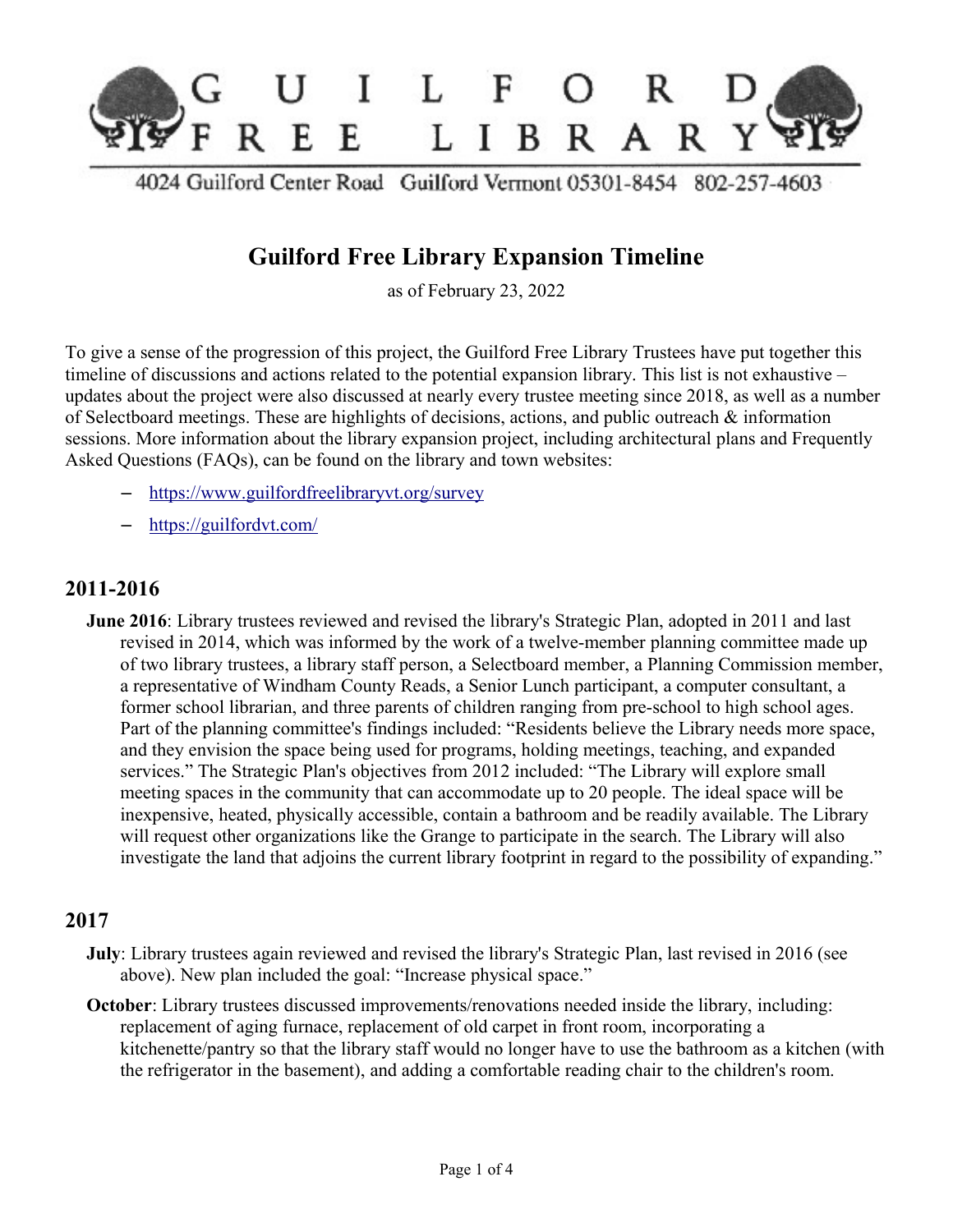## **2018**

**March**:

- Library trustees put surveys on every seat, and distributed them to residents on their way in or out of Town Meeting. Surveys were also available at the library. Survey questions included: Which library resources do you most appreciate? Which library resources do you most desire? If you do not use the library, why not?
- Library trustees decided against adding a comfortable reading chair to the children's room due to lack of space.
- **April**: Library trustees began discussing the possibility of an addition to address long voiced desire from residents for more space, which was found again in our most recent survey, as well as incorporate the Capital Needs Assessment renovations. These discussions remained on the trustee meeting agendas throughout the year.

**August**: Held off on scheduling furnace replacement until addition question is settled.

**September**: Library trustees' renovation vision: ADA compliance, quiet reading room with door, meeting room, work stations, room for adult collections, dedicated children's room, VT history collection, librarian's office, storage, kitchenette, bathroom(s), cloak/mud room, parking & lighting, outdoor covered area & landscaping, basement usability, energy efficiency, connectivity with village center.

**November**: Library trustees formed subcommittee to explore next steps toward a potential addition.

**December**: Library trustee chair Laura Lawson Tucker and librarian Cathi Wilken presented the potential addition idea to the Selectboard.

## **2019**

**January**: Selectboard voted to support the library's expansion study and grant application.

- **February**: Library trustee chair Laura Lawson Tucker and librarian Cathi Wilken presented the potential addition idea to the Planning Commission. Planning Commission voted to support the library expansion process.
- **March**: Hired Isaac Wagner of Wagner Development Partners to apply for Vermont Community Development Program (VCDP) planning grant. If awarded, the grant will fund a feasibility study of a potential addition to the library. Isaac will manage the feasibility study and complete the grant.

### **April**:

- Applied for VCDP planning grant.
- Copies of grant application available to residents at Town Office. Public hearing at Town Office on April 8<sup>th</sup>.
- Received letters of support for the library expansion project and grant application from the following: John Gagnon, Guilford Central School Principal; Angela Saviano, Guilford Central School Teacher Librarian; Guilford Recreation Commission; The Friends of Algiers Village, Inc.; Community Collaborative for Guilford (CC4G); The Guilford Homeschool Group; Becca Balint, State Senator.

**July**: Notified that we received the VCDP grant.

**August**: Began feasibility study. Study to include a narrative scope of the project, archaeological survey, Historic Preservation review, environmental impact review, engineering review of well & septic options, rough-draft architectural plans, and cost estimation to determine whether an addition is possible and what complicating factors exist that would need to be planned for.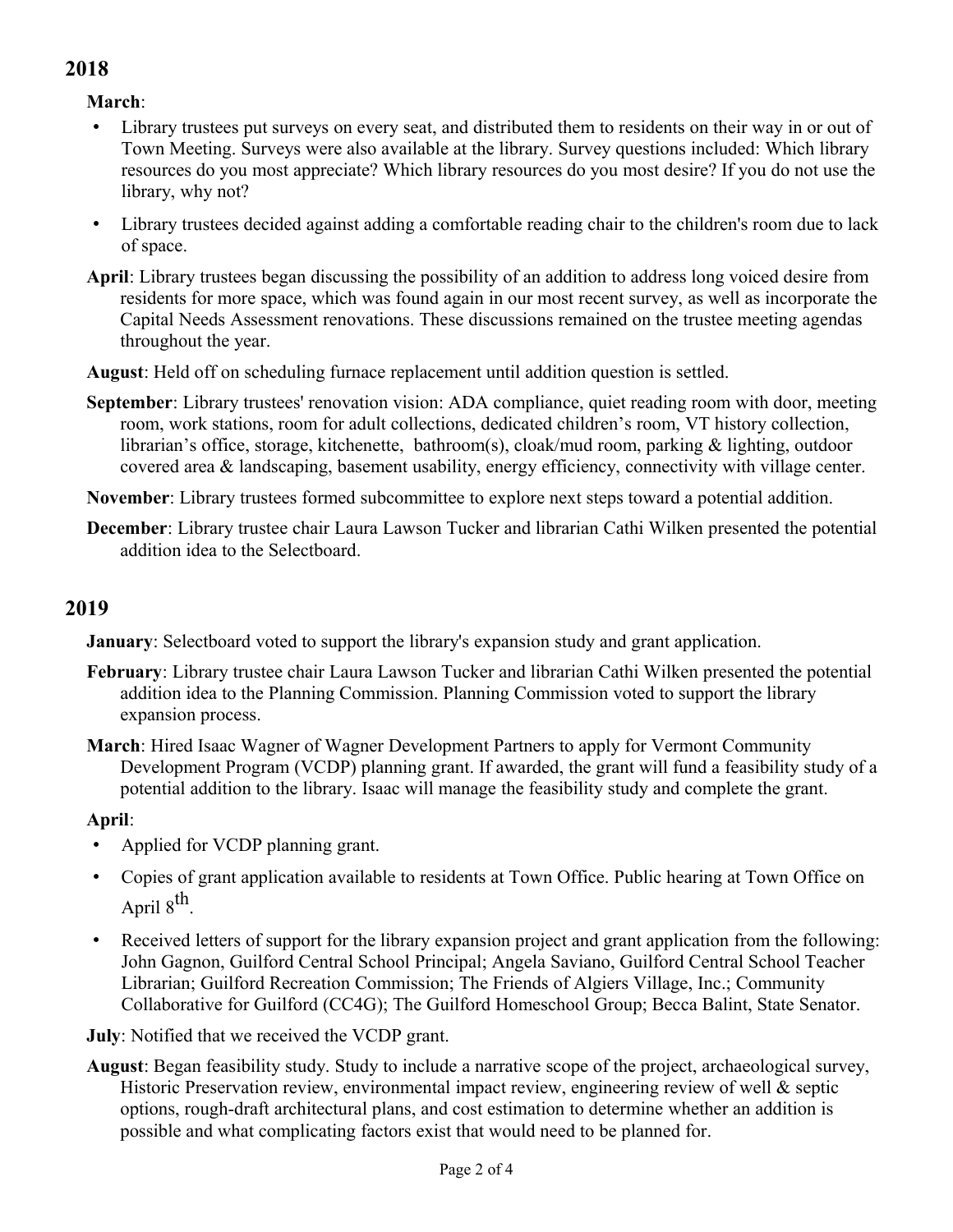## **2020**

**February**: Announced expansion study in Town Report.

**July**: Draft feasibility narrative report completed with architectural review.

**August**: Architect's conceptual plan complete. Draft feasibility report presented to trustees. Other components pending, with delays due to pandemic restrictions and disrupted scheduling.

**September**: Historic Preservation preliminary review complete. Engineering assessment complete.

**December**: Achaeological resource assessment complete.

## **2021**

**April**: Archaeological field study complete.

### **May**:

- Proforma budget complete and feasibility study finalized; found that an addition to the library is feasible. The location of the addition is primarily dictated by the well and septic placement, as well as historic preservation of the existing building's appearance. The significant slope of the land necessitates a two-story structure to connect with current library floor level.
- Selectboard put out RFP for architects to develop a more complete plan and see the project through to completion.
- **June**: Three out of the five bidding architects were interviewed. Goldstone Architects were selected unanimously by interviewing committee for a number of reasons, including their presentation, proposal, critical questions, communication style, and demonstrated success in previous projects. Out of the five bids received, Goldstone's was the lowest.

**August**: Article in Guilford Gazette by Richard Wizansky.

**September**: Historical Society offered Guilford Center Meeting House to the town to renovate for use as library.

### **November**:

- Article in Guilford Gazette by Lynn Green.
- 11/17: Architect's design 30% complete.

### **December**:

- 12/13: Public meeting to discuss findings and close out the VCDP feasibility grant.
- 12/13: Selectboard meeting discussion of Meeting House offer. After review and site visits, the town Finance Advisory Committee and consulting architects both recommended against the town taking on the meeting house for use as a library. The main concerns were the extensive renovations needed, some of which would require liens to use neighboring property. The water and septic required, lack of parking, and adding a rear egress were especially problematic. Selectboard voted to decline the offer from Historical Society.
- 12/20: Article in The Commons: "Guilford Center meeting house deemed too costly a gift"
- 12/27: Selectboard meeting discussion with Finance Advisory Committee and public of library expansion. FAC recommended against library expansion and instead called for new building to be built in partnership with town non-profits.